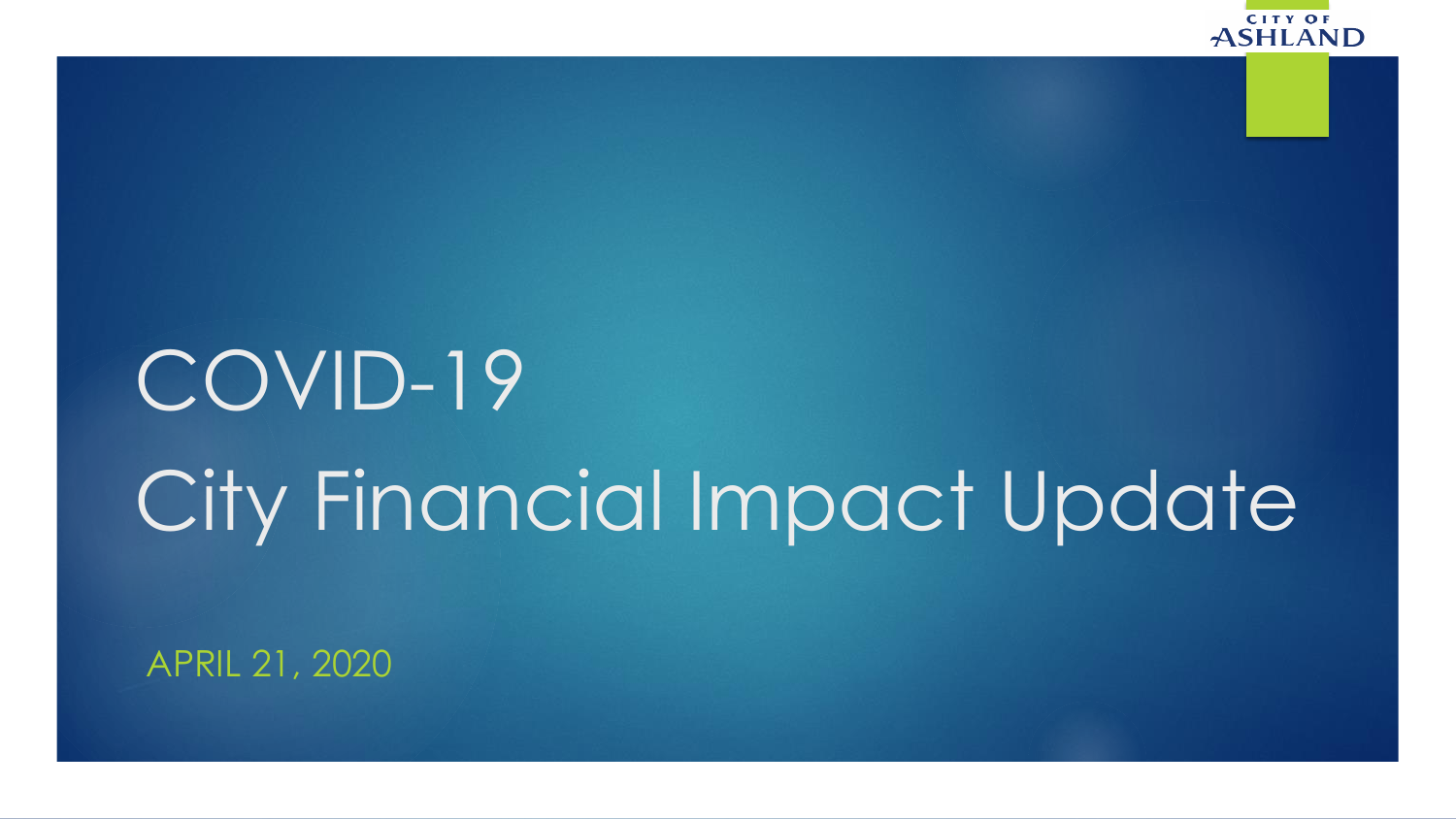

- Funds Most Affected
- Anticipated Revenue Shortfalls
- Timing/Duration of Impact to Revenues
- Immediate Actions Taken
- Continued Monitoring, Forecasting and Planning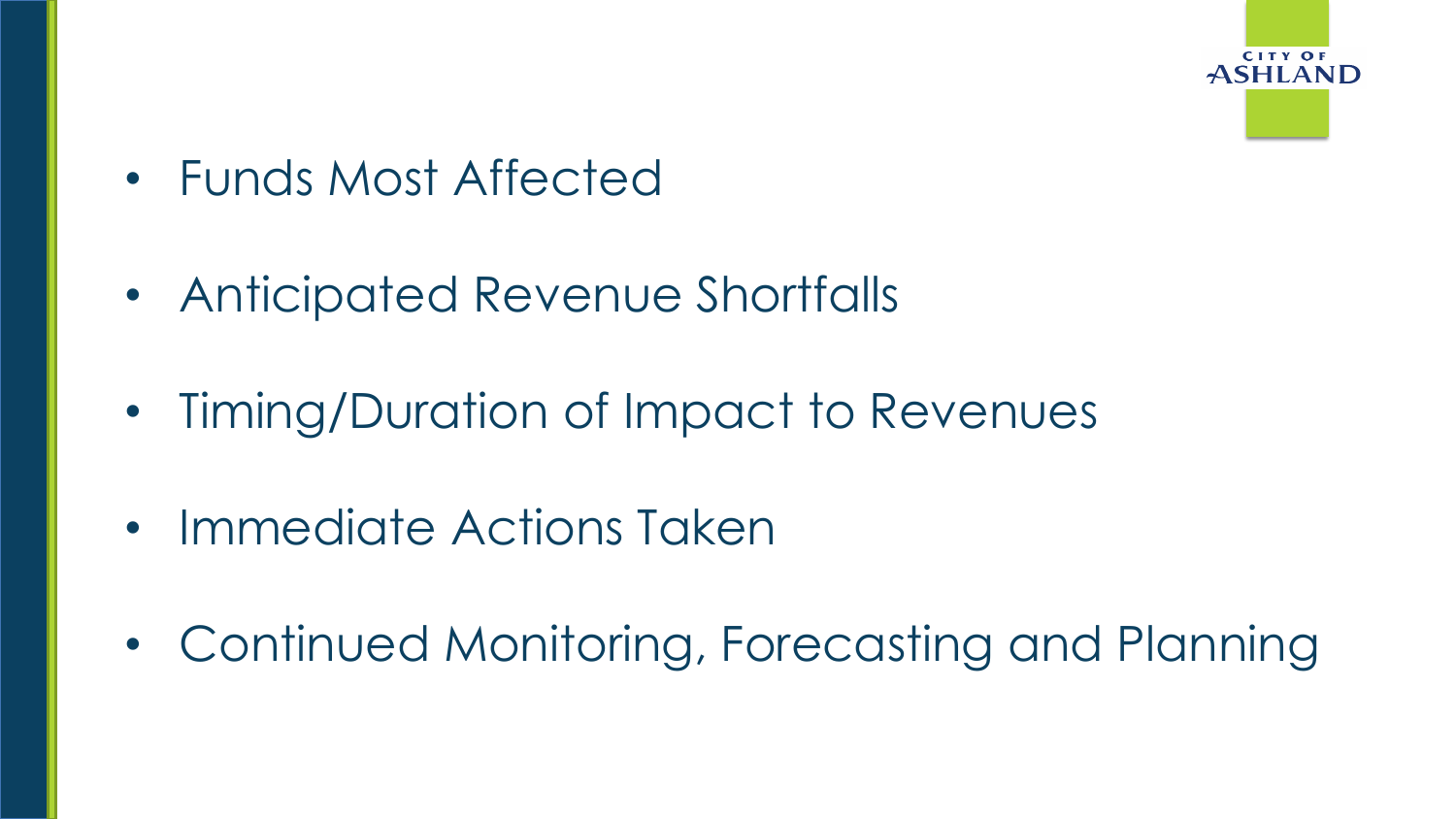

### Transient Occupancy Tax (TOT)

#### \$3 million estimated shortfall for BN2019-21

- 50% of budget forecast
- 5% of total General Fund Revenues

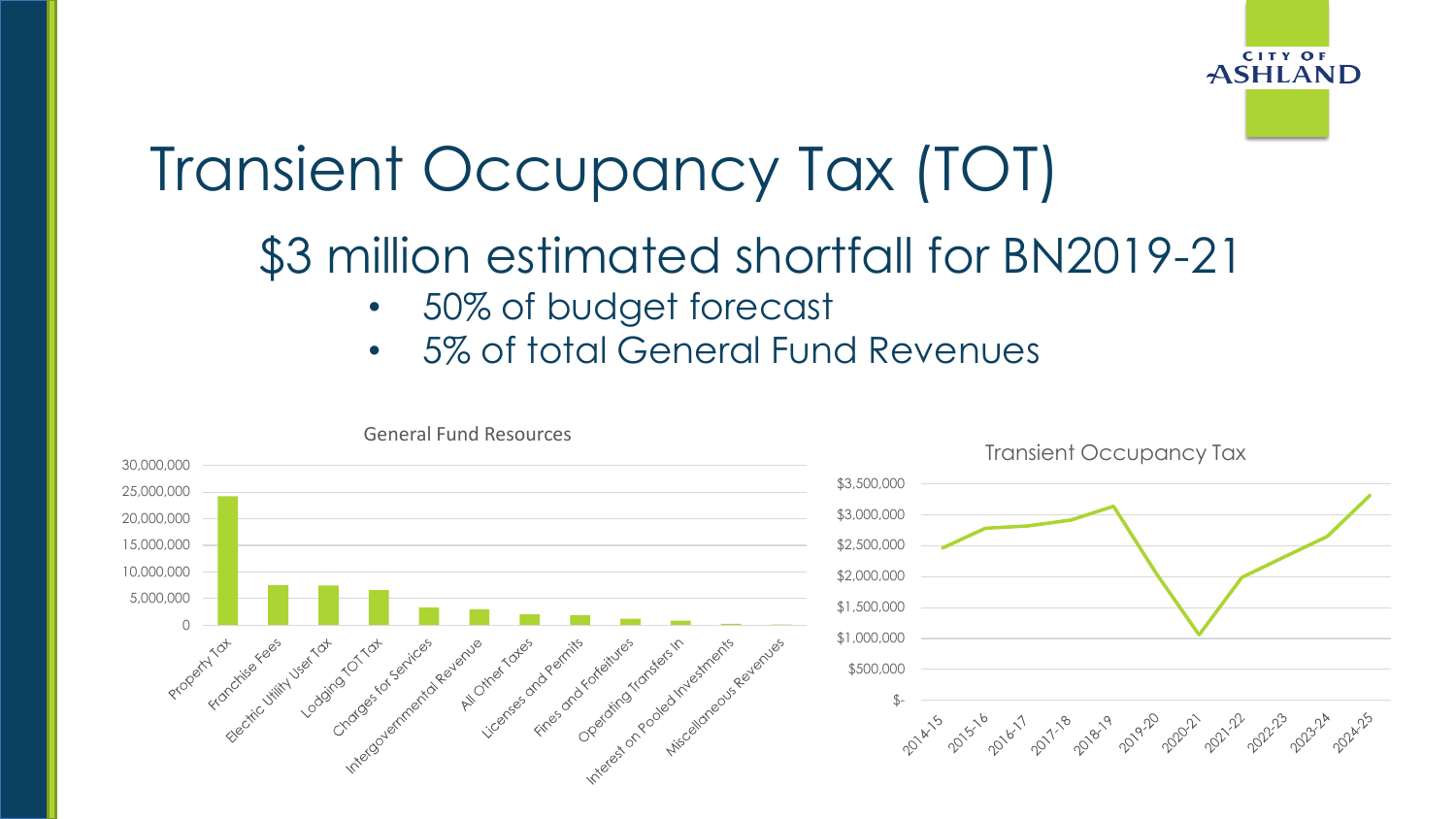

- Food & Beverage Tax
	- \$3 million estimated shortfall for BN2019-21
		- 50% of budget forecast
		- Affects Parks, Wastewater and Streets



Food and Beverage Tax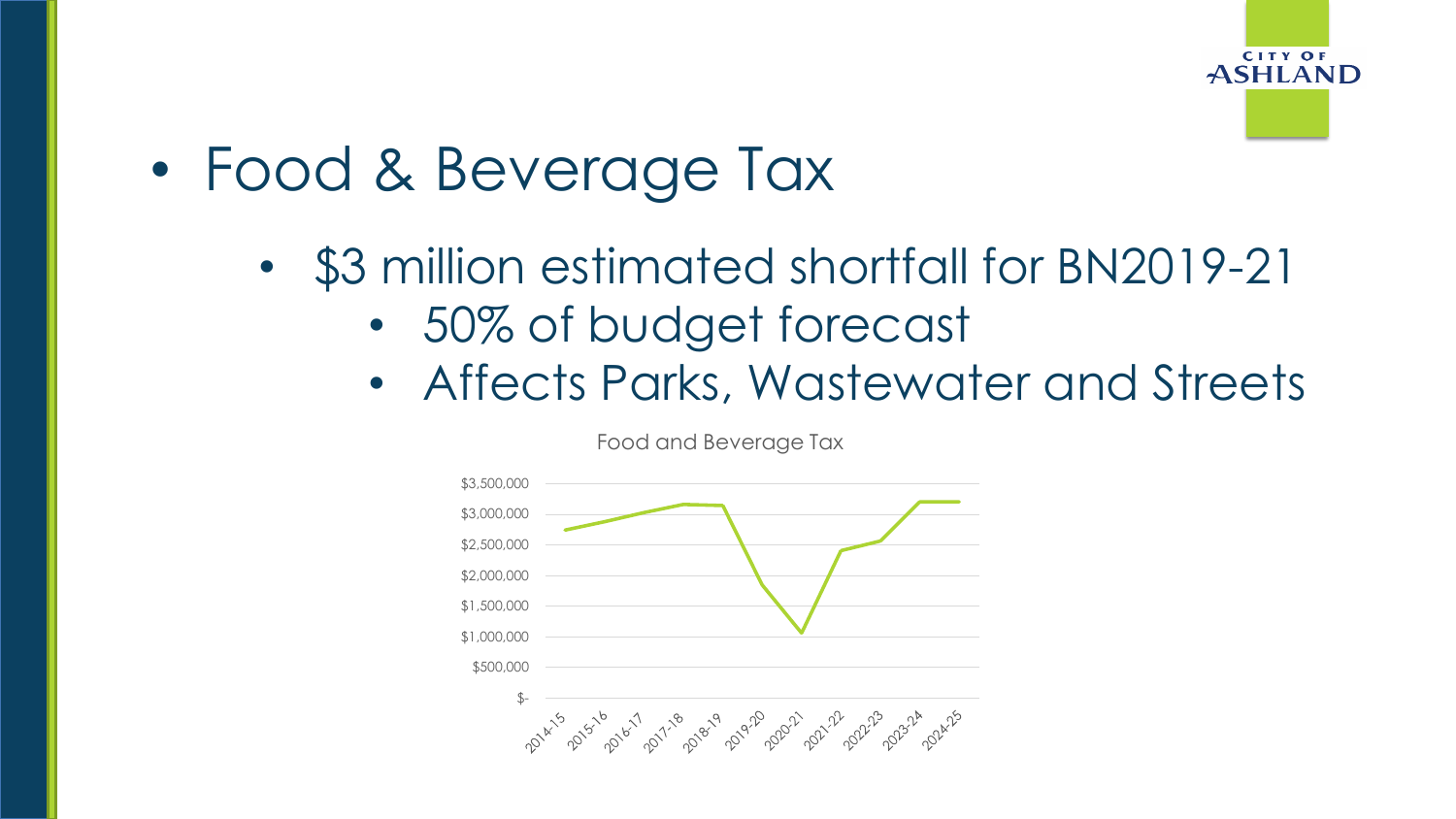

## Actions Taken

- No hiring of temporary/seasonal employees
- No cost of living increases for non-represented staff (on-third of total workforce)
- Existing open positions remain unfilled
- Capital Projects delayed Focus on Streets and **Parks**
- Direct costs associated with COVID-19 are being tracked/coded for reimbursement
- Ongoing advocacy for federal funding opportunities, expansion of TOT and debt restructuring